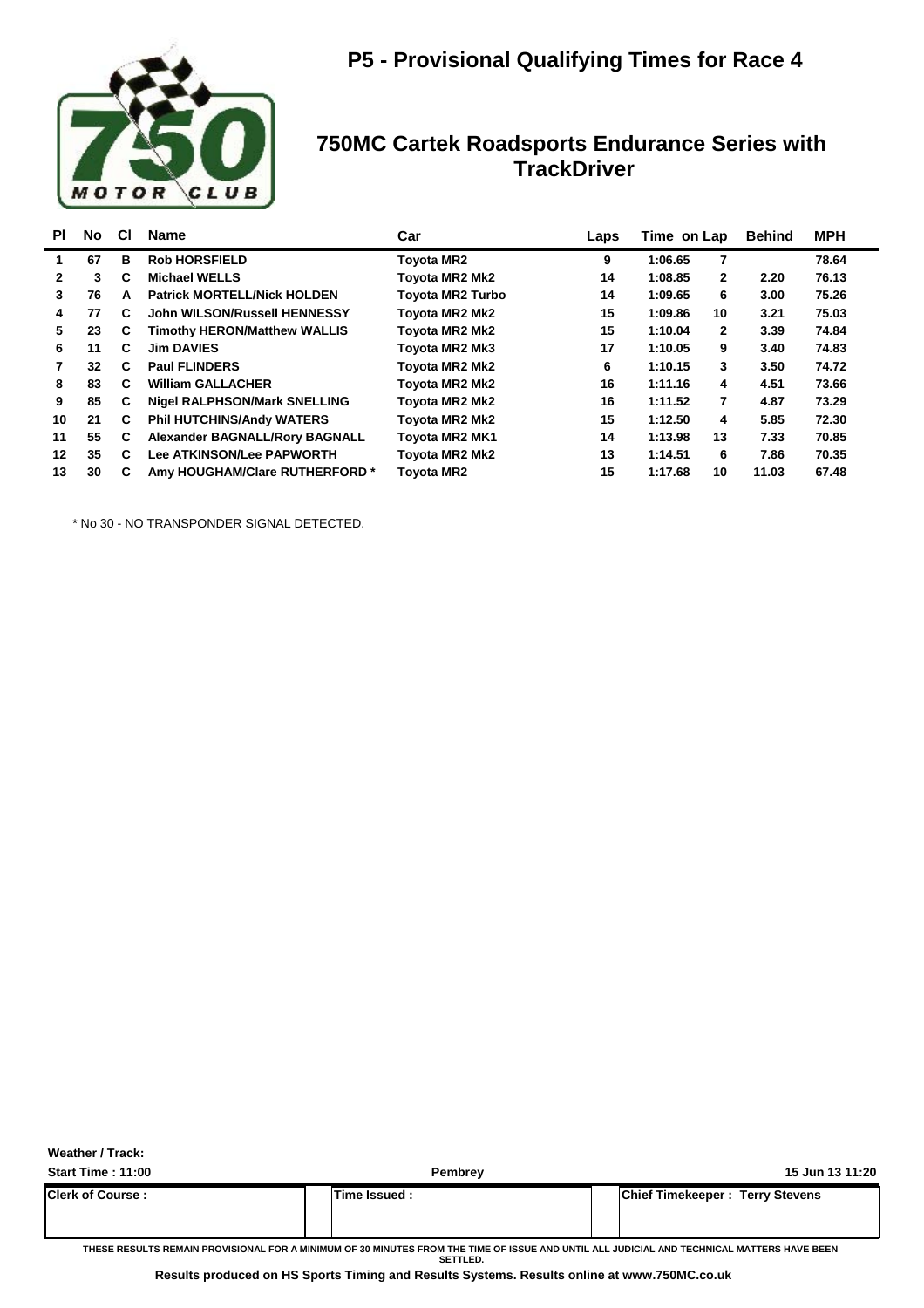### **LAP TIMES - P5 - Provisional Qualifying Times for Race 4**

| $\mathbf{3}$ |                                     | <b>Michael WELLS</b>                                                                                                                             |                                               |                                                                                                                                                                                                                                                                                                                                                                                                                                               |                                               |                                                  |                                                  |                                      |                                             |                           |                              |
|--------------|-------------------------------------|--------------------------------------------------------------------------------------------------------------------------------------------------|-----------------------------------------------|-----------------------------------------------------------------------------------------------------------------------------------------------------------------------------------------------------------------------------------------------------------------------------------------------------------------------------------------------------------------------------------------------------------------------------------------------|-----------------------------------------------|--------------------------------------------------|--------------------------------------------------|--------------------------------------|---------------------------------------------|---------------------------|------------------------------|
|              | Lap<br>$1 \quad \Box$<br>11         | $\sim$ 1<br>1:12.92<br>1:09.77                                                                                                                   | $2^{\circ}$<br>1:08.85<br>1:09.81             | $\overline{\mathbf{3}}$<br>1:10.09<br>1:09.65                                                                                                                                                                                                                                                                                                                                                                                                 | $\overline{4}$<br>1:09.38<br>1:09.91          | 5 <sub>1</sub><br>1:09.88                        | 2:55.59                                          | $\overline{6}$ 7<br>3:46.00          | 8<br>1:10.05                                | $\overline{9}$<br>1:18.15 | 10<br>1:11.52                |
| 11           |                                     | <b>Jim DAVIES</b>                                                                                                                                |                                               |                                                                                                                                                                                                                                                                                                                                                                                                                                               |                                               |                                                  |                                                  |                                      |                                             |                           |                              |
|              | Lap<br>$1 \quad \Box$               | $\sim$ 1<br>1:18.87<br>11  1:11.45                                                                                                               | $2^{\circ}$<br>1:14.10<br>1:11.33             | $\overline{\mathbf{3}}$<br>1:11.92<br>1:11.41                                                                                                                                                                                                                                                                                                                                                                                                 | $\overline{4}$<br>1:11.94<br>1:10.89          | 5 <sub>1</sub><br>1:11.78<br>1:12.21             | $\overline{\phantom{a}}$ 6<br>1:11.61<br>1:11.26 | $\overline{7}$<br>1:11.46<br>1:11.03 | 8 <sup>°</sup><br>1:10.81                   | $\overline{9}$<br>1:10.05 | 10<br>1:12.35                |
| 21           |                                     | <b>Phil HUTCHINS</b>                                                                                                                             |                                               |                                                                                                                                                                                                                                                                                                                                                                                                                                               |                                               |                                                  |                                                  |                                      |                                             |                           |                              |
|              | Lap<br>$1 \quad \blacksquare$<br>11 | $\sim$ 1<br>1:14.13<br>2:47.39                                                                                                                   | $2^{\circ}$<br>1:13.66<br>1:14.98             | $\overline{\mathbf{3}}$<br>1:14.37<br>1:14.63                                                                                                                                                                                                                                                                                                                                                                                                 | $\overline{4}$<br>1:12.50<br>1:13.49          | $\overline{\phantom{1}}$ 5<br>1:13.09<br>1:13.06 | 1:12.79                                          | $6\qquad 7$<br>1:13.87               | 8<br>1:12.82                                | $\overline{9}$<br>1:13.51 | $\overline{10}$<br>1:28.83   |
| 23           |                                     | <b>Timothy HERON</b>                                                                                                                             |                                               |                                                                                                                                                                                                                                                                                                                                                                                                                                               |                                               |                                                  |                                                  |                                      |                                             |                           |                              |
|              | Lap<br>$1 \quad$                    | <b>Contract of the State State</b><br>1:13.86<br>11  1:13.71  1:13.93                                                                            | $2^{\circ}$<br>1:10.04                        | $\overline{\mathbf{3}}$<br>1:10.80<br>1:14.42                                                                                                                                                                                                                                                                                                                                                                                                 | $\overline{\mathbf{4}}$<br>1:10.77<br>1:14.05 | $5 -$<br>1:10.67<br>1:12.71                      | $6 -$<br>1:10.14                                 | $\overline{7}$<br>1:10.48            | $\overline{\mathbf{8}}$<br>2:34.54          | $\overline{9}$<br>1:20.23 | 10<br>1:15.02                |
| 30           |                                     | <b>Amy HOUGHAM</b>                                                                                                                               |                                               |                                                                                                                                                                                                                                                                                                                                                                                                                                               |                                               |                                                  |                                                  |                                      |                                             |                           |                              |
|              | 11                                  | Lap 1<br>1:23.68                                                                                                                                 | $\overline{\mathbf{2}}$<br>1:23.73<br>1:22.04 | $\sim$ 3<br>1:21.24<br>1:20.41                                                                                                                                                                                                                                                                                                                                                                                                                | $\overline{\mathbf{4}}$<br>1:20.51<br>1:20.95 | $\overline{\phantom{1}}$ 5<br>1:22.94<br>1:18.01 | 1:20.17                                          | 67<br>1:20.18                        | 8<br>1:24.48                                | 9<br>1:21.60              | $\blacksquare$ 10<br>1:17.68 |
| 32           |                                     | <b>Paul FLINDERS</b>                                                                                                                             |                                               |                                                                                                                                                                                                                                                                                                                                                                                                                                               |                                               |                                                  |                                                  |                                      |                                             |                           |                              |
|              | Lap                                 | $\sim$ $\sim$ 1                                                                                                                                  | $2^{\circ}$<br>1:10.53                        | $\overline{\mathbf{3}}$<br>1:10.15                                                                                                                                                                                                                                                                                                                                                                                                            | $\overline{\mathbf{4}}$<br>1:11.29            | $5 -$<br>1:10.60                                 | 1:22.63                                          | $6$ $7$ $8$                          |                                             | $\overline{9}$            | 10 <sub>1</sub>              |
| 35           |                                     | <b>Lee ATKINSON</b>                                                                                                                              |                                               |                                                                                                                                                                                                                                                                                                                                                                                                                                               |                                               |                                                  |                                                  |                                      |                                             |                           |                              |
|              | Lap<br>11                           | $\sim$ 1<br>1:17.49                                                                                                                              | 1:18.38<br>1:19.08                            | 3 <sup>7</sup><br>$\overline{\mathbf{2}}$ and $\overline{\mathbf{2}}$ and $\overline{\mathbf{2}}$ and $\overline{\mathbf{2}}$ and $\overline{\mathbf{2}}$ and $\overline{\mathbf{2}}$ and $\overline{\mathbf{2}}$ and $\overline{\mathbf{2}}$ and $\overline{\mathbf{2}}$ and $\overline{\mathbf{2}}$ and $\overline{\mathbf{2}}$ and $\overline{\mathbf{2}}$ and $\overline{\mathbf{2}}$ and $\overline{\mathbf{2}}$ a<br>1:14.71<br>1:18.38 | 4                                             | 5 <sub>1</sub><br>1:16.08  1:15.02               | 6<br>1:14.51                                     | $\mathbf{7}$<br>1:16.16              | 8<br>1:29.21                                | $9^{\circ}$<br>4:30.46    | 10 <sub>1</sub><br>1:18.37   |
| 55           |                                     | <b>Alexander BAGNALL</b>                                                                                                                         |                                               |                                                                                                                                                                                                                                                                                                                                                                                                                                               |                                               |                                                  |                                                  |                                      |                                             |                           |                              |
|              | Lap                                 | $1 \t 2 \t 3$<br>1   1:20.56   1:17.89   1:15.88   1:15.92   1:14.68   1:15.00   1:29.35   3:07.78   1:15.26   1:19.64<br>11   1:15.15   1:16.96 |                                               | 1:13.98                                                                                                                                                                                                                                                                                                                                                                                                                                       | 1:14.32                                       |                                                  |                                                  |                                      | 4 5 6 7 8 9                                 |                           | 10                           |
| 67           |                                     | <b>Rob HORSFIELD</b>                                                                                                                             |                                               |                                                                                                                                                                                                                                                                                                                                                                                                                                               |                                               |                                                  |                                                  |                                      |                                             |                           |                              |
|              |                                     | Lap 1 2 3 4 5 6 7 8 9<br>1   1:11.10   1:08.04   1:09.73   1:08.51   1:07.31                                                                     |                                               |                                                                                                                                                                                                                                                                                                                                                                                                                                               |                                               |                                                  |                                                  |                                      | 1:07.27                                     | 1:40.58                   | 10                           |
| 76           |                                     | <b>Patrick MORTELL</b>                                                                                                                           |                                               |                                                                                                                                                                                                                                                                                                                                                                                                                                               |                                               |                                                  |                                                  |                                      |                                             |                           |                              |
|              | $1 \quad \Box$<br>11                | Lap 1 2 3 4 5 6 7 8 9 10                                                                                                                         |                                               | 1:11.02<br>1:11.69                                                                                                                                                                                                                                                                                                                                                                                                                            | 1:10.74                                       |                                                  |                                                  |                                      | 1:09.91  1:10.38  1:09.65  1:10.64  1:11.96 | 2:05.53                   | 2:05.53                      |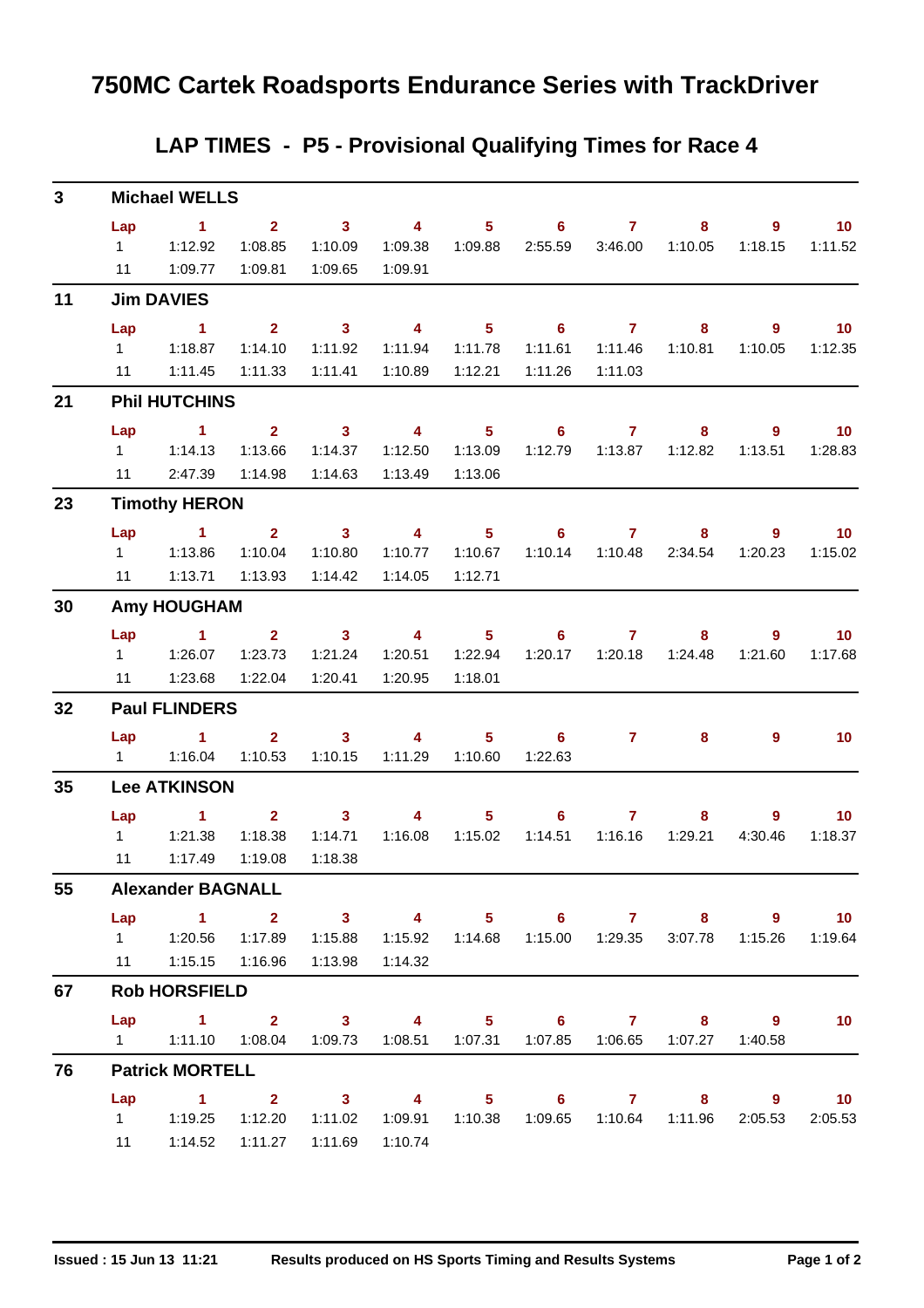| 77 |     | <b>John WILSON</b>       |                |         |         |         |         |         |         |         |         |
|----|-----|--------------------------|----------------|---------|---------|---------|---------|---------|---------|---------|---------|
|    | Lap | 1                        | $\mathbf{2}$   | 3       | 4       | 5       | 6       | 7       | 8       | 9       | 10      |
|    |     | 1:20.60                  | 1:13.96        | 1:13.33 | 1:13.91 | 1:11.28 | 1:10.62 | 1:11.16 | 1:10.39 | 1:10.81 | 1:09.86 |
|    | 11  | 1:10.07                  | 1:26.29        | 2:50.86 | 1:11.53 | 1:10.17 |         |         |         |         |         |
| 83 |     | <b>William GALLACHER</b> |                |         |         |         |         |         |         |         |         |
|    | Lap | 1                        | $\overline{2}$ | 3       | 4       | 5       | 6       | 7       | 8       | 9       | 10      |
|    | 1   | 1:13.87                  | 1:13.83        | 1:11.53 | 1:11.16 | 1:23.47 | 1:11.22 | 1:12.15 | 1:12.38 | 1:11.93 | 1:12.41 |
|    | 11  | 1:24.44                  | 1:44.28        | 1:12.56 | 1:13.51 | 1:14.54 | 1:13.02 |         |         |         |         |
| 85 |     | <b>Nigel RALPHSON</b>    |                |         |         |         |         |         |         |         |         |
|    | Lap |                          | $\mathbf{2}$   | 3       | 4       | 5       | 6       | 7       | 8       | 9       | 10      |
|    | 1   | 1:16.44                  | 1:13.83        | 1:13.50 | 1:13.10 | 1:13.51 | 1:17.10 | 1:11.52 | 1:13.18 | 1:34.30 | 1:25.66 |
|    | 11  | 1:13.66                  | 1:15.62        | 1:14.45 | 1:18.28 | 1:13.28 | 1:12.38 |         |         |         |         |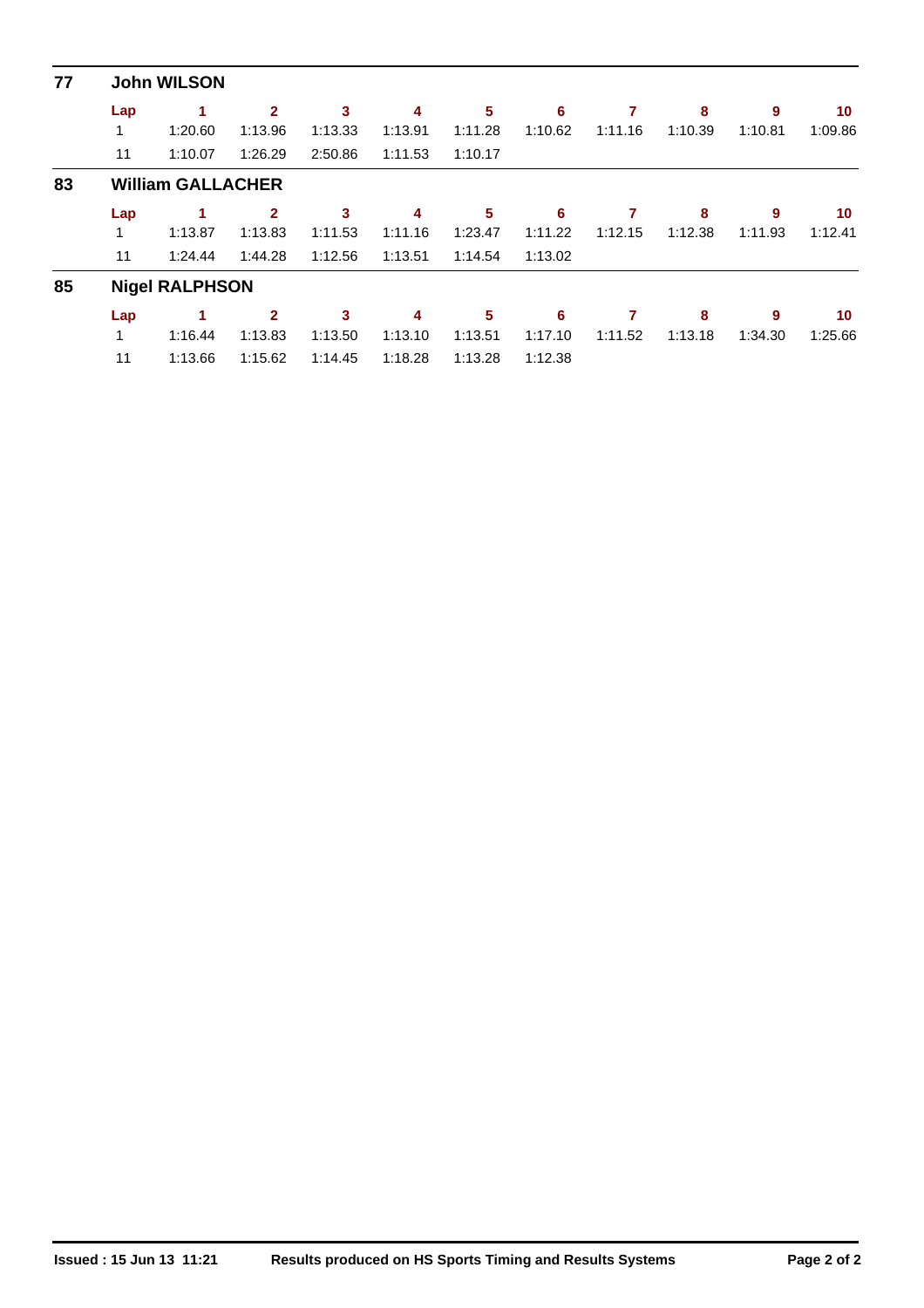# **RACE GRI**

### **750MC Cartek Roadsports Endurance Series with TrackDriver**

**Race 4**

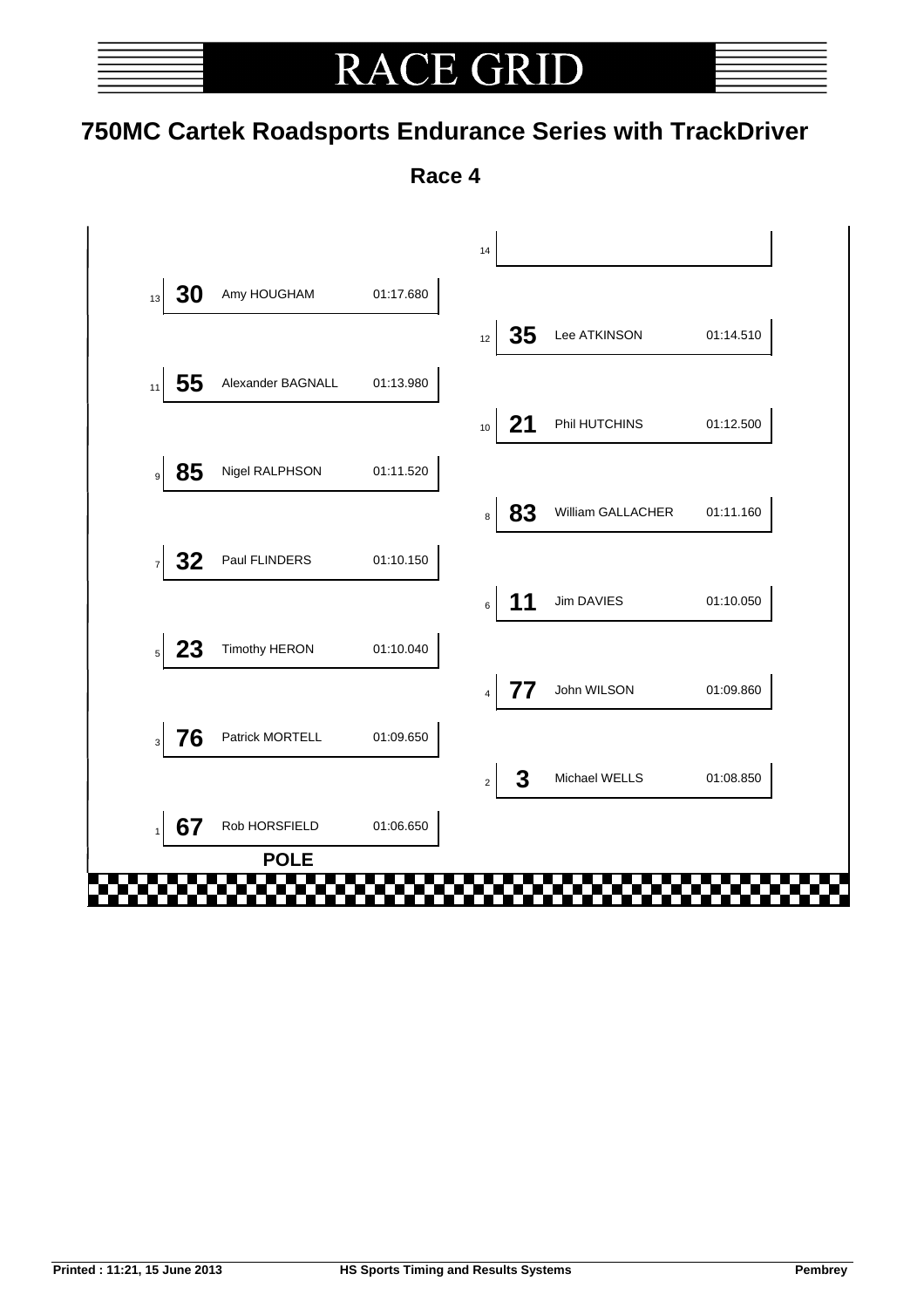

| <b>PI</b>    | No.                   | <b>CI</b> | <b>Name</b>                                     | Car                     | Laps | <b>Time</b> | <b>Behind MPH</b> | Best Lap on MPH |    |           |
|--------------|-----------------------|-----------|-------------------------------------------------|-------------------------|------|-------------|-------------------|-----------------|----|-----------|
| $\mathbf{1}$ | 67                    | A         | <b>Rob HORSFIELD</b>                            | <b>Toyota MR2</b>       | 37   | 44:07.09    |                   | 73.27 1:07.32   | 4  | 77.86     |
| $\mathbf{2}$ | 3                     | C         | <b>Michael WELLS</b>                            | <b>Toyota MR2 Mk2</b>   | 36   | 44:30.05    | 1 Lap             | 70.67 1:09.96   | 9  | 74.92     |
| 3            | 76                    | A         | <b>Patrick MORTELL/Nick</b><br><b>HOLDEN</b>    | <b>Toyota MR2 Turbo</b> | 36   | 44:45.70    | 1 Lap             | 70.26 1:09.01   | 23 | 75.95     |
| 4            | 23                    | C         | <b>Timothy HERON/Matthew</b><br><b>WALLIS</b>   | <b>Toyota MR2 Mk2</b>   | 36   | 44:50.51    | 1 Lap             | 70.13 1:09.91   | 9  | 74.98     |
| 5            | 21                    | C         | <b>Phil HUTCHINS/Andy</b><br><b>WATERS</b>      | <b>Toyota MR2 Mk2</b>   | 36   | 45:17.75    | 1 Lap             | 69.43 1:11.34   | 5  | 73.47     |
| 6            | 85                    | C         | <b>Nigel RALPHSON/Mark</b><br><b>SNELLING</b>   | <b>Toyota MR2 Mk2</b>   | 35   | 44:22.17    | 2 Laps            | 68.91 1:10.92   | 20 | 73.91     |
| 7            | 83                    | C         | <b>William GALLACHER</b>                        | <b>Toyota MR2 Mk2</b>   | 34   | 44:18.18    | 3 Laps            | 67.04 1:11.89   | 33 | 72.91     |
| 8            | 55                    | C         | <b>Alexander BAGNALL/Rory</b><br><b>BAGNALL</b> | <b>Toyota MR2 MK1</b>   | 34   | 44:21.14    | 3 Laps            | 66.97 1:13.85   | 34 | 70.98     |
| 9            | 35                    | C         | <b>Lee ATKINSON/Lee</b><br><b>PAPWORTH</b>      | <b>Toyota MR2 Mk2</b>   | 34   | 45:09.34    | 3 Laps            | 65.78 1:14.87   | 13 | 70.01     |
| 10           | 30                    | C         | <b>Amy HOUGHAM/Clare</b><br><b>RUTHERFORD</b>   | <b>Toyota MR2</b>       | 31   | 44:59.43    | 6 Laps            | 60.19 1:18.09   | 27 | 67.12     |
|              | <b>Not-Classified</b> |           |                                                 |                         |      |             |                   |                 |    |           |
|              | 11                    | C         | <b>Jim DAVIES</b>                               | Toyota MR2 Mk3          | 23   | 29:11.62    | <b>DNF</b>        | 68.83 1:10.06   | 8  | 74.82     |
|              | 77                    | C         | <b>John WILSON</b>                              | Toyota MR2 Mk2          | 16   | 19:13.33    | <b>DNF</b>        | 72.72 1:09.91   | 10 | 74.98     |
|              | 32                    | C         | <b>Paul FLINDERS</b>                            | Toyota MR2 Mk2          | 15   | 20:18.45    | <b>DNF</b>        | 64.53 1:11.20   | 4  | 73.62     |
|              | <b>Fastest Lap</b>    |           |                                                 |                         |      |             |                   |                 |    |           |
|              | 67                    | A         | <b>Rob HORSFIELD</b>                            | <b>Toyota MR2</b>       |      |             |                   | 1:07.32         | 4  | 77.86 Rec |
|              | 23                    | C         | <b>Timothy HERON/Matthew</b><br><b>WALLIS</b>   | <b>Toyota MR2 Mk2</b>   |      |             |                   | 1:09.91         | 9  | 74.98 Rec |
|              | 77                    | C         | <b>John WILSON</b>                              | <b>Toyota MR2 Mk2</b>   |      |             |                   | 1:09.91         | 10 | 74.98 Rec |

**Weather / Track:** 

| <b>Start Time: 15:06</b> | <b>Pembrev</b> | 15 Jun 13 16:01                        |
|--------------------------|----------------|----------------------------------------|
| <b>Clerk of Course:</b>  | Time Issued:   | <b>Chief Timekeeper: Terry Stevens</b> |

**THESE RESULTS REMAIN PROVISIONAL FOR A MINIMUM OF 30 MINUTES FROM THE TIME OF ISSUE AND UNTIL ALL JUDICIAL AND TECHNICAL MATTERS HAVE BEEN SETTLED.**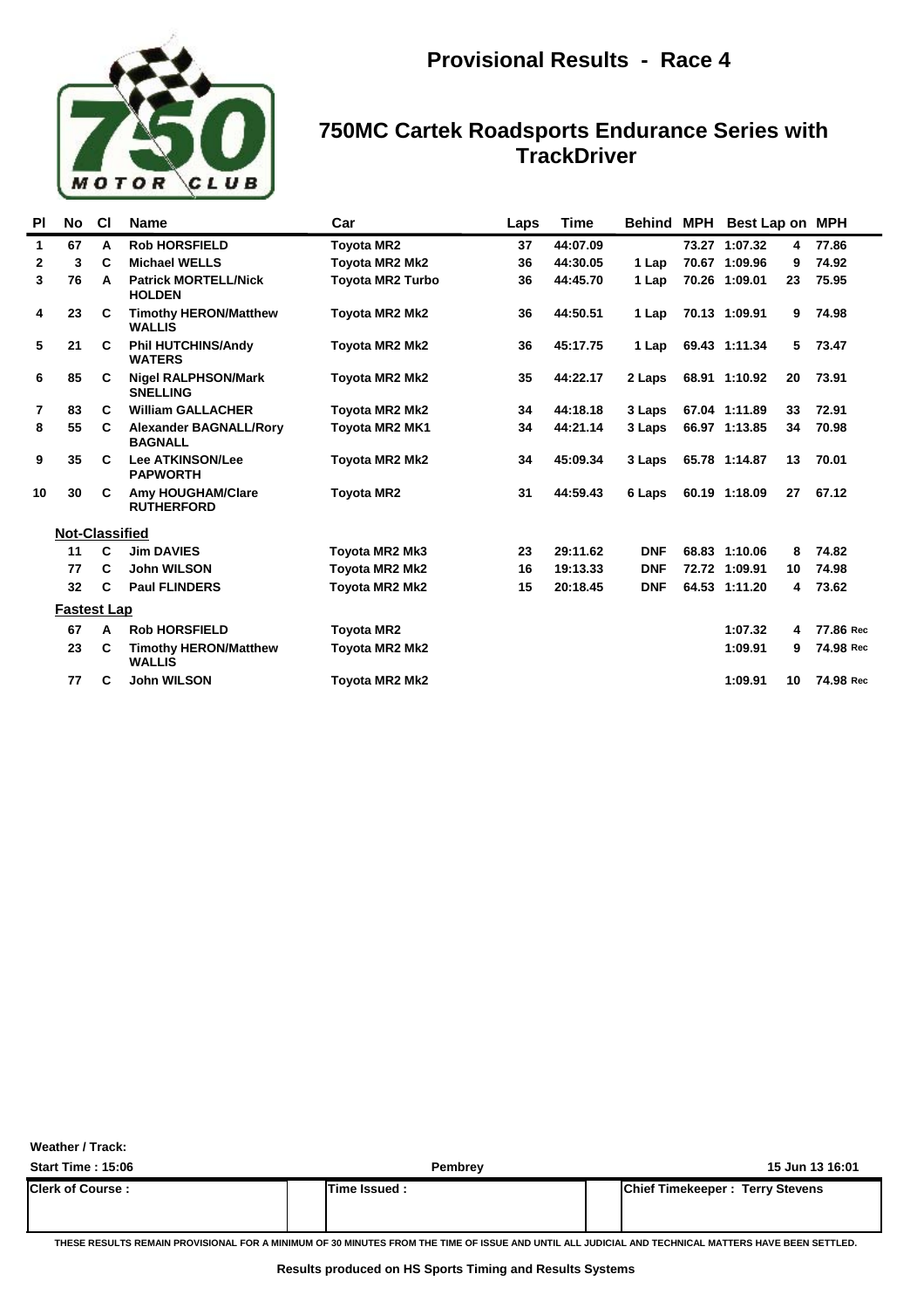|    | Lap 1             |     | Lap <sub>2</sub> |     | Lap <sub>3</sub> |     | Lap <sub>4</sub> |     | Lap 5      |     | Lap6          |     | Lap 7         |     | Lap <sub>8</sub> |      | Lap 9          |     | Lap <sub>10</sub> |
|----|-------------------|-----|------------------|-----|------------------|-----|------------------|-----|------------|-----|---------------|-----|---------------|-----|------------------|------|----------------|-----|-------------------|
| No | Time              | No. | Time             | No. | Time             | No. | Time             | No. | Time       | No. | Time          | No. | Time          | No. | Time             | No l | Time           | No. | Time              |
|    | 67 1:14.23        |     | 67 2:23.34       |     | 67 3:31.40       | 67  | 4:38.72          |     | 67 5:46.42 | 67  | 6:53.91       |     | 67 8:02.35    | 67  | 9:11.30          |      | 67 10:21.08    |     | 67 11:30.07       |
|    | 76 1:17.35        |     | 76 2:27.12       |     | 76 3:38.60       |     | 76 4:48.79       |     | 76 5:59.62 |     | 76 7:11.55    |     | 76 8:22.14    |     | 76 9:32.33       |      | 83 10:25.78 *1 |     | 35 11:31.11 *1    |
|    | $3 \quad 1:18.24$ |     | 3 2:29.60        |     | 3 3:40.47        | 3   | 4:50.61          |     | 3 6:00.96  |     | 30 7:11.99 *1 |     | 3 8:22.61     |     | 3 9:33.19        |      | 76 10:42.48    |     | 55 11:33.96 *1    |
|    | 77 1:18.74        |     | 77 2:30.31       |     | 77 3:41.41       | 77  | 4:52.84          |     | 77 6:02.76 |     | 3 7:11.99     |     | 77 8:23.99    |     | 77 9:34.17       |      | 3 10:43.15     |     | 83 11:40.39 *1    |
|    | 23 1:19.17        |     | 23 2:30.38       |     | 23 3:41.72       | 23  | 4:53.31          |     | 23 6:03.88 |     | 77 7:13.45    |     | 23 8:25.04    |     | 23 9:35.05       |      | 77 10:44.22    |     | 76 11:52.52       |
|    | 11 1:19.41        |     | 11 2:30.63       |     | 11 3:42.06       |     | 11 4:53.79       |     | 11 6:04.56 |     | 23 7:14.41    |     | 11 8:25.73    |     | 11 9:35.79       |      | 23 10:44.96    |     | 3 11:53.67        |
|    | 32 1:20.13        |     | 32 2:31.57       |     | 32 3:43.14       |     | 32 4:54.34       |     | 32 6:05.99 |     | 11 7:15.28    |     | 32 8:30.21    |     | 32 9:42.02       |      | 11 10:46.21    |     | 77 11:54.13       |
|    | 83 1:22.74        |     | 21 2:37.01       |     | 21 3:49.15       |     | 21 5:01.30       |     | 21 6:12.64 |     | 32 7:17.40    |     | 21 8:37.34    |     | 21 9:50.29       |      | 32 10:54.15    |     | 11 11:57.99       |
|    | 21 1:23.42        |     | 85 2:37.79       |     | 85 3:50.88       | 85  | 5:03.69          |     | 85 6:16.21 |     | 21 7:25.52    |     | 30 8:39.52 *1 |     | 85 9:54.99       |      | 21 11:02.58    |     | 23 12:05.37       |
|    | 85 1:23.68        |     | 35 2:42.28       |     | 35 3:58.31       |     | 35 5:14.15       |     | 35 6:30.44 |     | 85 7:29.33    |     | 85 8:42.27    |     | 30 10:03.94 *1   |      | 85 11:07.46    |     | 32 12:06.42       |
|    | 35 1:24.49        |     | 55 2:44.63       |     | 55 4:00.38       | 55  | 5:15.81          |     | 55 6:31.80 |     | 35 7:45.60    |     | 35 9:00.72    |     | 35 10:15.63      |      | 30 11:28.10 *1 |     | 21 12:15.05       |
|    | 55 1:26.69        |     | 83 2:55.45       |     | 83 4:10.89       | 83  | 5:26.08          |     | 83 6:41.07 |     | 55 7:47.48    |     | 55 9:02.44    |     | 55 10:17.34      |      |                |     | 85 12:20.43       |
|    | <b>30</b> 1:33.40 |     | 30 2:58.38       |     | 30 4:22.84       |     | 30 5:46.27       |     |            | 83  | 7:55.68       |     | 83 9:09.98    |     |                  |      |                |     |                   |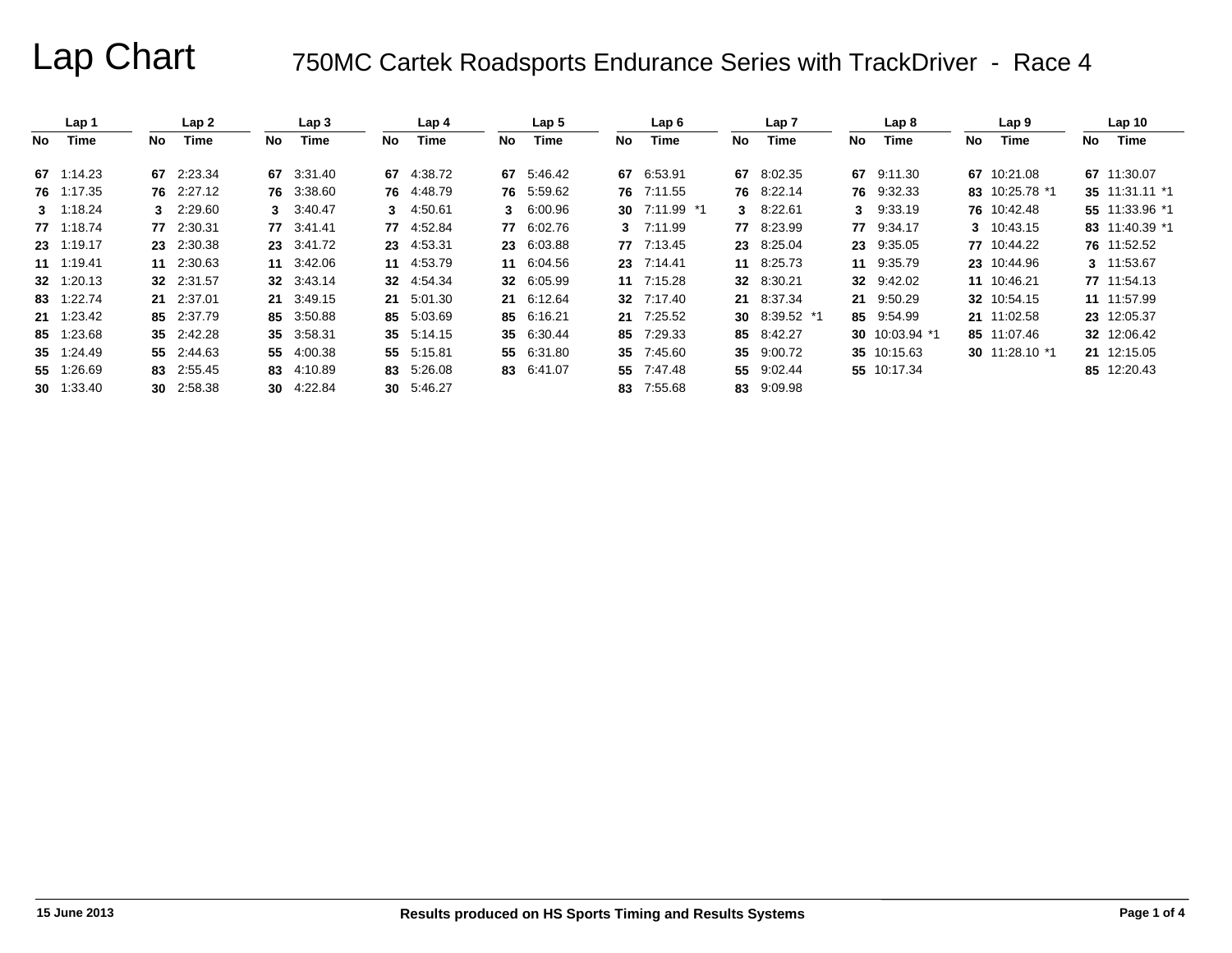|    | Lap 11                 |     | Lap <sub>12</sub> |     | Lap <sub>13</sub> |     | Lap <sub>14</sub> |    | Lap <sub>15</sub>      |    | Lap <sub>16</sub> |    | Lap <sub>17</sub>     |     | Lap <sub>18</sub> |     | Lap <sub>19</sub> |    | Lap20            |
|----|------------------------|-----|-------------------|-----|-------------------|-----|-------------------|----|------------------------|----|-------------------|----|-----------------------|-----|-------------------|-----|-------------------|----|------------------|
| No | Time                   | No. | Time              | No. | Time              | No. | Time              | No | Time                   | No | Time              | No | Time                  | No. | Time              | No. | Time              | No | Time             |
|    | 67 12:40.68            |     | 67 13:50.63       |     | 67 14:59.73       |     | 67 16:08.54       |    | 3 17:47.92             |    | 3 18:59.23        |    | 3 20:09.48            |     | 3 21:20.03        |     | 3 22:41.49        |    | 21 24:24.67      |
|    | 35 12:47.70 *1         |     | 35 14:02.63 *1    |     | 35 15:17.84 *1    |     | 35 16:32.71 *1    |    | 77 17:49.84            |    | 11 19:03.77       |    | 11 20:14.17           |     | 23 21:37.69       |     | 21 23:00.98       |    | 30 24:36.11 $*4$ |
|    | 55 12:50.99 *1         |     | 55 14:05.71 *1    |     | 55 15:20.63 *1    |     | 55 16:35.41 *1    |    | 11 17:52.84            |    | 35 19:03.78 *1    |    | <b>32</b> 20:18.45 *2 |     | 55 21:38.78 *1    |     | 23 23:01.95       |    | 67 24:36.60      |
|    | 30 $12:54.15 \times 2$ |     | 83 14:09.16 *1    |     | 83 15:23.11 *1    |     | 3 16:37.43        |    | 55 17:53.19 *1         |    | 55 19:09.36 *1    |    | 55 20:23.92 *1        |     | 30 $21:43.19$ *3  |     | 55 23:03.54 *1    |    | 35 24:40.63 *2   |
|    | 83 12:54.87 *1         |     | 76 14:14.06       |     | 76 15:24.68       |     | 83 16:38.75 *1    |    | 83 17:53.38 *1         |    | 77 19:13.33       |    | 23 20:26.26           |     | 11 21:44.58       |     | 35 23:21.30 *2    |    | 76 24:44.97 *1   |
|    | 76 13:02.87            |     | 3 14:14.88        |     | 3 15:25.59        |     | 77 16:38.99       |    | 23 18:03.20            |    | 23 19:14.90       |    | 35 20:29.17 *1        |     | 21 21:49.46       |     | 67 23:26.95       |    | 83 24:47.62 *2   |
|    | 3 13:04.39             |     | 77 14:16.62       |     | 77 15:26.89       |     | 11 16:42.04       |    | 67 18:03.94            |    | 83 19:19.68 *1    |    | 21 20:37.67           |     | 83 22:16.84 *2    |     | 83 23:32.30 *2    |    | 85 24:53.85 *1   |
|    | 77 13:05.23            |     | 30 14:18.52 *2    |     | 11 15:31.20       |     | 23 16:51.57       |    | 21 18:14.29            |    | 21 19:26.08       |    | 85 20:51.95           |     | 67 22:18.36       |     | 76 23:34.35 *1    |    | 11 25:20.63      |
|    | 11 13:09.03            |     | 11 14:19.97       |     | 23 15:39.95       |     | 32 16:55.82       |    | 85 18:25.51            |    | 85 19:38.32       |    | 67 21:09.95           |     | 85 22:19.19       |     | 11 24:09.87       |    | 23 25:32.72      |
|    | 23 13:16.67            |     | 23 14:28.01       |     | 32 15:42.39       |     | 76 17:01.13       |    | 30 $18:33.17 \times 2$ |    | 30 19:58.04 *2    |    | 76 21:11.61 *1        |     | 76 22:23.49 *1    |     |                   |    | 3 25:36.65       |
|    | 32 13:18.21            |     | 32 14:29.65       |     | 30 $15:44.13*2$   |     | 21 17:02.57       |    |                        |    | 76 19:58.45 *1    |    |                       |     |                   |     |                   |    | 55 25:38.52 *1   |
|    | 21 13:26.54            |     | 21 14:37.89       |     | 21 15:49.47       |     | 30 $17:09.15$ *2  |    |                        |    | 67 19:59.35       |    |                       |     |                   |     |                   |    |                  |
|    | 85 13:33.53            |     | 85 14:46.07       |     | 85 15:58.83       |     | 85 17:12.14       |    |                        |    |                   |    |                       |     |                   |     |                   |    |                  |

**35** 17:47.81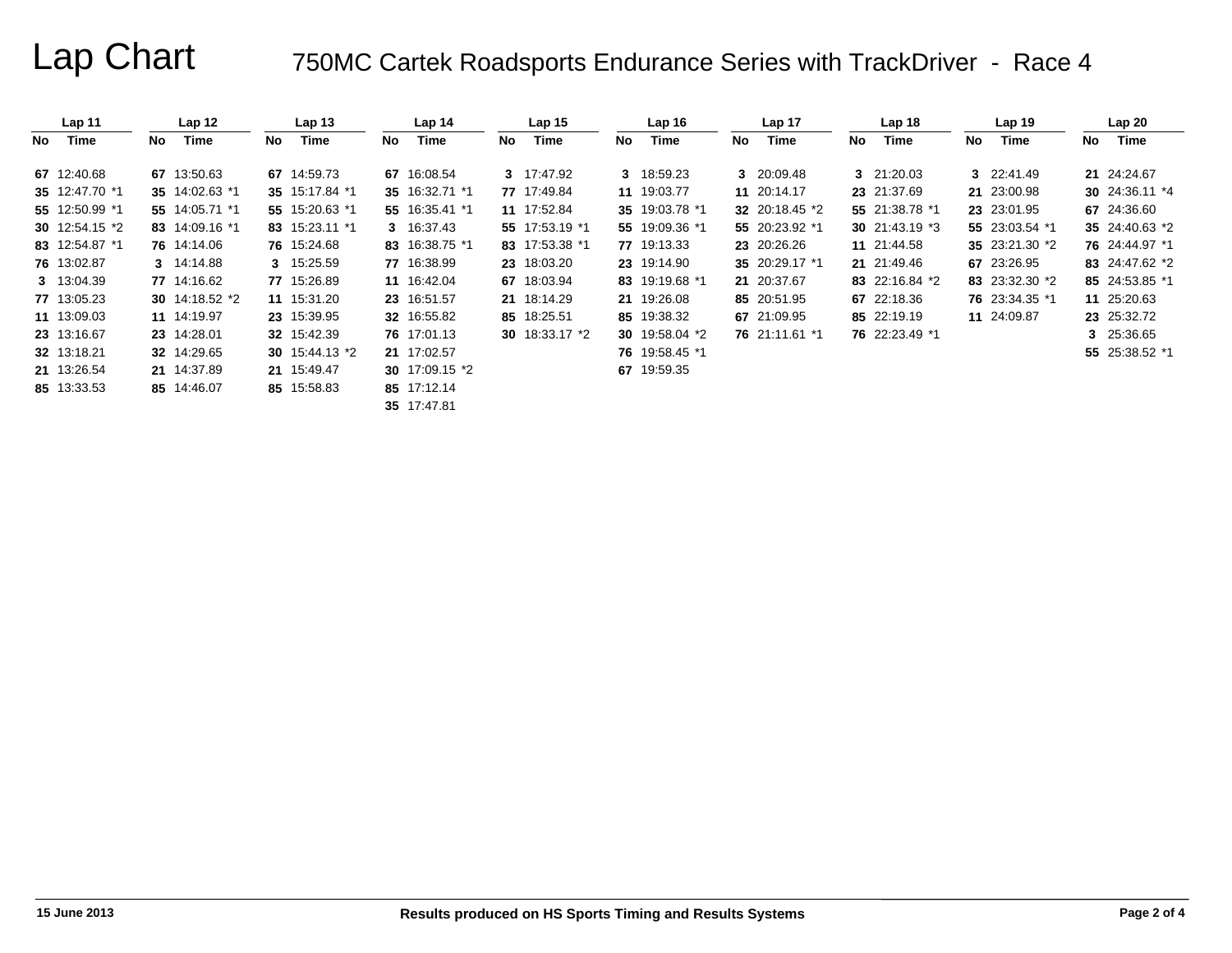|    | Lap21          |     | Lap22          |    | Lap23           |     | Lap <sub>24</sub> |     | Lap25          |    | Lap26          |     | Lap 27           |     | Lap28          |     | Lap29           |    | Lap30          |
|----|----------------|-----|----------------|----|-----------------|-----|-------------------|-----|----------------|----|----------------|-----|------------------|-----|----------------|-----|-----------------|----|----------------|
| No | Time           | No. | Time           | No | Time            | No. | <b>Time</b>       | No. | Time           | No | Time           | No. | Time             | No. | Time           | No. | <b>Time</b>     | No | Time           |
|    | 67 25:45.60    |     | 67 26:54.43    |    | 67 28:03.05     |     | 67 29:10.72       |     | 67 30:20.00    |    | 67 31:28.56    |     | 67 32:37.67      |     | 67 33:46.39    |     | 67 34:55.23     |    | 67 36:04.19    |
|    | 76 25:56.47 *1 |     | 21 26:55.86 *1 |    | 55 28:08.87 *2  |     | 11 29:11.62 *1    |     | 23 30:21.10 *1 |    | 3 31:30.46 *1  |     | 3 32:40.68 *1    |     | 3 33:51.28 *1  |     | 35 34:57.17 *3  |    | 3 36:12.67 *1  |
|    | 35 26:00.56 *2 |     | 76 27:06.84 *1 |    | 21 28:09.43 *1  | 21  | 29:23.60 *1       |     | 21 30:36.90 *1 |    | 23 31:33.11 *1 |     | 23 32:44.57 *1   |     | 23 33:56.76 *1 |     | 3 35:01.95 *1   |    | 35 36:15.35 *3 |
|    | 30 26:00.94 *4 |     | 83 27:14.74 *2 |    | 76 28:26.21 *1  |     | 55 29:25.57 *2    |     | 55 30:40.74 *2 |    | 30 31:41.57 *5 |     | 30 $33:01.14$ *5 |     | 76 34:16.25 *1 |     | 23 35:09.86 *1  |    | 23 36:23.19 *1 |
|    | 83 26:01.13 *2 |     | 85 27:16.93 *1 |    | 83 28:27.82 *2  |     | 76 29:35.22 *1    |     | 76 30:45.56 *1 |    | 21 31:50.25 *1 |     | 21 33:03.34 *1   |     | 21 34:19.03 *1 |     | 76 35:25.92 *1  |    | 76 36:35.73 *1 |
|    | 85 26:04.77 *1 |     | 35 27:18.49 *2 |    | 85 28:28.91 *1  |     | 85 29:40.79 *1    |     | 85 30:52.70 *1 |    | 76 31:55.70 *1 |     | 76 33:05.64 *1   |     | 30 34:22.55 *5 |     | 21 35:34.49 *1  |    | 21 36:47.12 *1 |
|    | 11 26:31.80    |     | 30 27:24.75 *4 |    | 35 28:33.95 *2  |     | 83 29:41.32 *2    |     | 83 30:53.27 *2 |    | 55 31:55.90 *2 |     | 55 33:10.76 *2   |     | 55 34:25.20 *2 |     | 55 35:40.53 *2  |    | 55 36:54.82 *2 |
|    | 23 26:45.26    |     | 11 27:43.23    |    | 30 $28:45.08*4$ |     | 35 29:50.93 *2    |     | 35 31:06.80 *2 |    | 83 32:08.25 *2 |     | 83 33:21.16 $*2$ |     | 83 34:34.34 *2 |     | 30 $35:43.53*5$ |    | 83 37:01.11 *2 |
|    | 3 26:47.19     |     | 23 27:56.80    |    | 3 29:08.56      |     | 30 30:17.33 $*4$  |     |                |    | 85 32:19.96 *1 |     | 85 33:32.24 *1   |     | 85 34:44.44 *1 |     | 83 35:47.78 *2  |    | 30 37:03.63 *5 |
|    | 55 26:54.06 *1 |     | 3 27:57.45     |    | 23 29:08.87     | 3.  | 30:19.69          |     |                |    | 35 32:24.84 *2 |     | 35 33:40.28 *2   |     |                |     | 85 35:56.66 *1  |    | 85 37:09.48 *1 |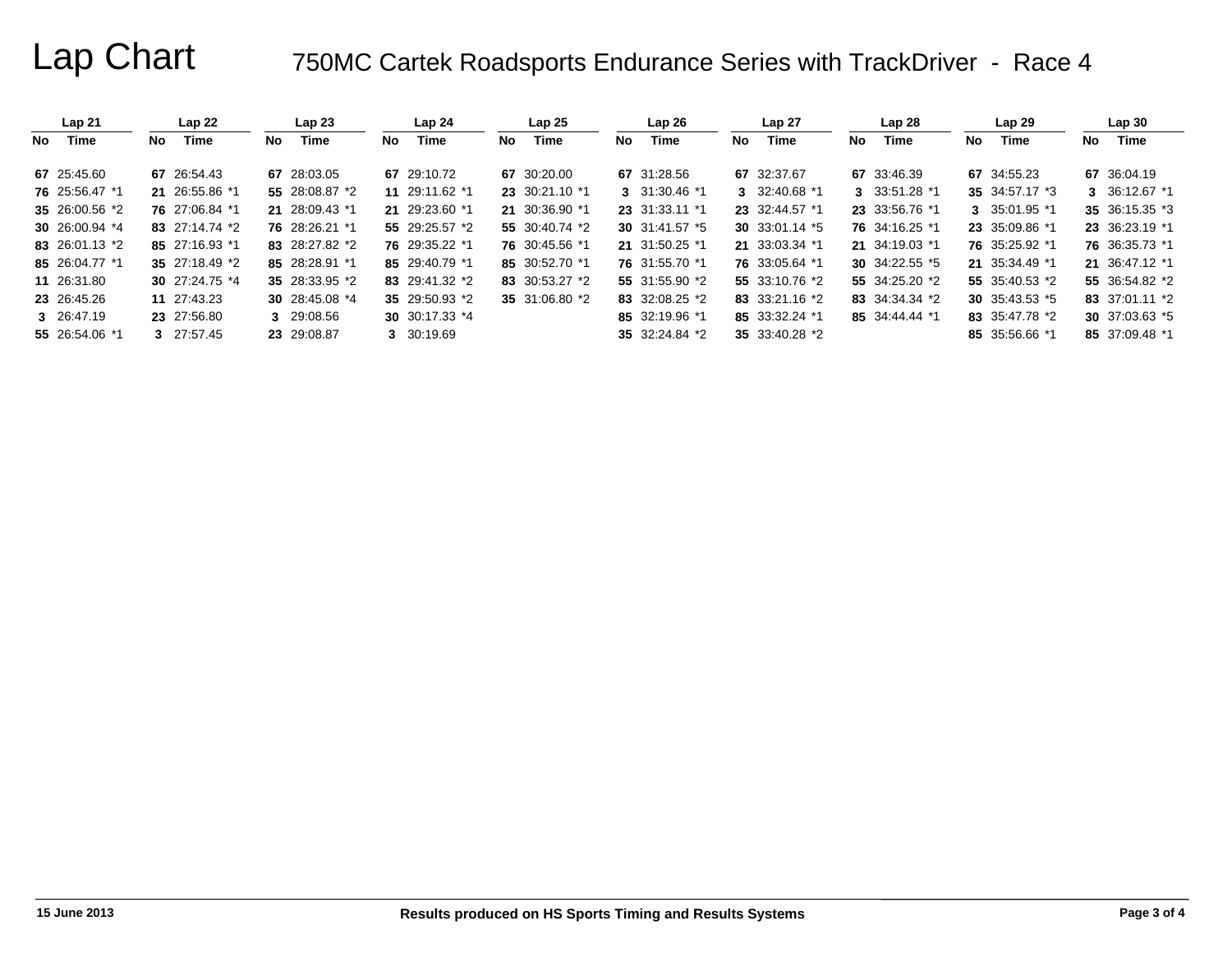|    | Lap <sub>31</sub> |     | Lap <sub>32</sub> |    | Lap <sub>33</sub> |    | Lap <sub>34</sub> |     | Lap <sub>35</sub> |    | Lap 36            |     | Lap <sub>37</sub> |    | Lap38 |     | Lap39 |    | Lap40 |  |
|----|-------------------|-----|-------------------|----|-------------------|----|-------------------|-----|-------------------|----|-------------------|-----|-------------------|----|-------|-----|-------|----|-------|--|
| No | Time              | No. | Time              | No | Time              | No | Time              | No. | Time              | No | Time              | No. | Time              | No | Time  | No. | Time  | No | Time  |  |
|    | 67 37:13.00       |     | 67 38:22.36       |    | 67 39:31.06       |    | 67 40:39.82       |     | 67 41:49.11       |    | 67 42:58.21       |     | 67 44:07.09       |    |       |     |       |    |       |  |
|    | 3 $37:23.75$ *1   |     | 85 38:23.20 *2    |    | 85 39:35.37 *2    |    | 83 40:40.25 *3    |     | 83 41:53.30 *3    |    | 83 43:05.19 *3    |     | 83 44:18.18 *3    |    |       |     |       |    |       |  |
|    | 35 37:30.55 *3    |     | 30 $38:24.49$ *6  |    | 30 39:42.58 $*$ 6 |    | 85 40:46.79 *2    |     | 55 41:53.35 *3    |    | 55 43:07.29 *3    |     | 55 44:21.14 *3    |    |       |     |       |    |       |  |
|    | 23 37:36.66 *1    |     | 3 38:35.12 *1     |    | 3 39:45.99 *1     |    | 3 $40:57.27$ *1   |     | 85 41:58.42 *2    |    | 85 43:10.68 *2    |     | 85 44:22.17 *2    |    |       |     |       |    |       |  |
|    | 76 37:45.49 *1    |     | 35 38:46.88 *3    |    | 23 40:02.30 *1    |    | 30 41:02.06 $*$ 6 |     | 3 42:07.94 *1     |    | 3 43:18.53 $*1$   |     | 3 $44:30.05$ *1   |    |       |     |       |    |       |  |
|    | 21 38:01.01 *1    |     | 23 38:49.64 *1    |    | 35 40:04.32 $*3$  |    | 23 41:14.21 *1    |     | 30 42:20.53 $*$ 6 |    | 76 43:36.17 *1    |     | 76 44:45.70 *1    |    |       |     |       |    |       |  |
|    | 55 38:09.07 *2    |     | 76 38:54.90 *1    |    | 76 40:04.95 *1    |    | 76 41:14.82 *1    |     | 76 42:25.50 *1    |    | 23 43:39.17 *1    |     | 23 44:50.51 *1    |    |       |     |       |    |       |  |
|    | 83 38:14.46 *2    |     | 21 39:13.59 *1    |    | 21 40:26.63 *1    |    | 35 41:20.87 *3    |     | 23 42:27.43 *1    |    | 30 43:40.16 $*$ 6 |     | 30 44:59.43 $*$ 6 |    |       |     |       |    |       |  |
|    |                   |     | 55 39:23.34 *2    |    | 55 40:37.36 *2    |    | 21 41:39.49 *1    |     | 35 42:37.36 *3    |    | 35 43:53.21 *3    |     | 35 45:09.34 *3    |    |       |     |       |    |       |  |
|    |                   |     | 83 39:26.99 *2    |    |                   |    |                   |     | 21 42:51.97 *1    |    | 21 44:04.59 *1    |     | 21 45:17.75 *1    |    |       |     |       |    |       |  |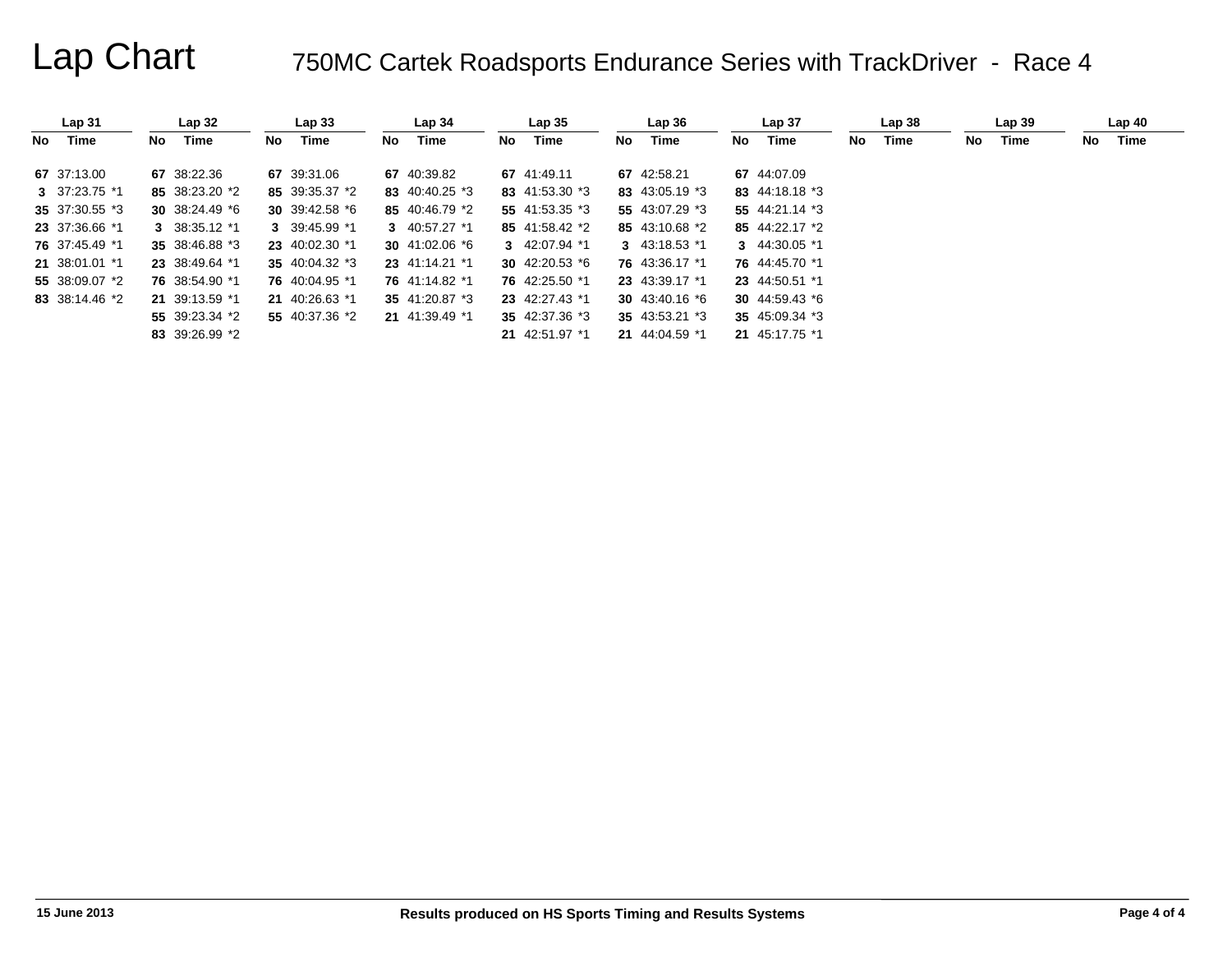| $\mathbf{3}$ |              | <b>Michael WELLS</b> |                         |                         |                         |                            |                            |                |          |                          |                 |
|--------------|--------------|----------------------|-------------------------|-------------------------|-------------------------|----------------------------|----------------------------|----------------|----------|--------------------------|-----------------|
|              | Lap          | 1.                   | $\overline{2}$          | $\overline{\mathbf{3}}$ | $\overline{\mathbf{4}}$ | $5\phantom{a}$             | 6                          | $\mathbf{7}$   | 8        | $\overline{9}$           | 10 <sub>1</sub> |
|              | $\mathbf{1}$ | 1:18.24              | 1:11.36                 | 1:10.87                 | 1:10.14                 | 1:10.35                    | 1:11.03                    | 1:10.62        | 1:10.58  | 1:09.96                  | 1:10.52         |
|              | 11           | 1:10.72              | 1:10.49                 | 1:10.71                 | 1:11.84                 | 1:10.49                    | 1:11.31                    | 1:10.25        | 1:10.55  | 1:21.46                  | 2:55.16         |
|              | 21           | 1:10.54              | 1:10.26                 | 1:11.11                 | 1:11.13                 | 1:10.77                    | 1:10.22                    | 1:10.60        | 1:10.67  | 1:10.72                  | 1:11.08         |
|              | 31           | 1:11.37              | 1:10.87                 | 1:11.28                 | 1:10.67                 | 1:10.59                    | 1:11.52                    |                |          |                          |                 |
| 11           |              | <b>Jim DAVIES</b>    |                         |                         |                         |                            |                            |                |          |                          |                 |
|              | Lap          | 1                    | $\overline{2}$          | $\mathbf{3}$            | 4                       | $5\phantom{.0}$            | 6                          | $\overline{7}$ | 8        | 9                        | 10              |
|              | 1            | 1:19.41              | 1:11.22                 | 1:11.43                 | 1:11.73                 | 1:10.77                    | 1:10.72                    | 1:10.45        | 1:10.06  | 1:10.42                  | 1:11.78         |
|              | 11           | 1:11.04              | 1:10.94                 | 1:11.23                 | 1:10.84                 | 1:10.80                    | 1:10.93                    | 1:10.40        | 1:30.41  | 2:25.29                  | 1:10.76         |
|              | 21           | 1:11.17              | 1:11.43                 | 1:28.39                 |                         |                            |                            |                |          |                          |                 |
| 21           |              | <b>Phil HUTCHINS</b> |                         |                         |                         |                            |                            |                |          |                          |                 |
|              | Lap          | $\blacktriangleleft$ | $\overline{2}$          | $\overline{\mathbf{3}}$ | $\overline{\mathbf{4}}$ | $5\phantom{a}$             | $6\phantom{1}6$            | $\overline{7}$ | 8        | $\overline{9}$           | 10              |
|              | $\mathbf{1}$ | 1:23.42              | 1:13.59                 | 1:12.14                 | 1:12.15                 | 1:11.34                    | 1:12.88                    | 1:11.82        | 1:12.95  | 1:12.29                  | 1:12.47         |
|              | 11           | 1:11.49              | 1:11.35                 | 1:11.58                 | 1:13.10                 | 1:11.72                    | 1:11.79                    | 1:11.59        | 1:11.79  | 1:11.52                  | 1:23.69         |
|              | 21           | 2:31.19              | 1:13.57                 | 1:14.17                 | 1:13.30                 | 1:13.35                    | 1:13.09                    | 1:15.69        | 1:15.46  | 1:12.63                  | 1:13.89         |
|              | 31           | 1:12.58              | 1:13.04                 | 1:12.86                 | 1:12.48                 | 1:12.62                    | 1:13.16                    |                |          |                          |                 |
| 23           |              | <b>Timothy HERON</b> |                         |                         |                         |                            |                            |                |          |                          |                 |
|              | Lap          | $\blacktriangleleft$ | $\overline{2}$          | $\mathbf{3}$            | $\overline{\mathbf{4}}$ | $5\phantom{.0}$            | $6\phantom{1}$             | $\overline{7}$ | $\bf{8}$ | 9                        | 10              |
|              | $\mathbf{1}$ | 1:19.17              | 1:11.21                 | 1:11.34                 | 1:11.59                 | 1:10.57                    | 1:10.53                    | 1:10.63        | 1:10.01  | 1:09.91                  | 1:20.41         |
|              | 11           | 1:11.30              | 1:11.34                 | 1:11.94                 | 1:11.62                 | 1:11.63                    | 1:11.70                    | 1:11.36        | 1:11.43  | 1:24.26                  | 2:30.77         |
|              | 21           | 1:12.54              | 1:11.54                 | 1:12.07                 | 1:12.23                 | 1:12.01                    | 1:11.46                    | 1:12.19        | 1:13.10  | 1:13.33                  | 1:13.47         |
|              | 31           | 1:12.98              | 1:12.66                 | 1:11.91                 | 1:13.22                 | 1:11.74                    | 1:11.34                    |                |          |                          |                 |
| 30           |              | <b>Amy HOUGHAM</b>   |                         |                         |                         |                            |                            |                |          |                          |                 |
|              | Lap          | $\blacktriangleleft$ | $\overline{2}$          | $\mathbf{3}$            | $\overline{\mathbf{4}}$ | $\overline{\mathbf{5}}$    | $6\phantom{1}$             | $\overline{7}$ | $\bf{8}$ | 9                        | 10              |
|              | 1            | 1:33.40              | 1:24.98                 | 1:24.46                 | 1:23.43                 | 1:25.72                    | 1:27.53                    | 1:24.42        | 1:24.16  | 1:26.05                  | 1:24.37         |
|              | 11           | 1:25.61              | 1:25.02                 | 1:24.02                 | 1:24.87                 | 1:45.15                    | 2:52.92                    | 1:24.83        | 1:23.81  | 1:20.33                  | 1:32.25         |
|              | 21           | 1:24.24              | 1:19.57                 | 1:21.41                 | 1:20.98                 | 1:20.10                    | 1:20.86                    | 1:18.09        | 1:19.48  | 1:18.47                  | 1:19.63         |
|              | 31           | 1:19.27              |                         |                         |                         |                            |                            |                |          |                          |                 |
| 32           |              | <b>Paul FLINDERS</b> |                         |                         |                         |                            |                            |                |          |                          |                 |
|              | Lap          | $\sim$ 1             | $2^{\circ}$             | $\overline{\mathbf{3}}$ | $\overline{4}$          | 5 <sub>5</sub>             | $\overline{\phantom{0}}$ 6 | $\overline{7}$ | 8        | $9^{\circ}$              | 10              |
|              | $1 \quad$    | 1:20.13              | 1:11.44                 | 1:11.57                 | 1:11.20                 | 1:11.65                    | 1:11.41                    | 1:12.81        | 1:11.81  | 1:12.13                  | 1:12.27         |
|              | 11           | 1:11.79              | 1:11.44                 | 1:12.74                 | 1:13.43                 | 3:22.63                    |                            |                |          |                          |                 |
| 35           |              | <b>Lee ATKINSON</b>  |                         |                         |                         |                            |                            |                |          |                          |                 |
|              | Lap          | $\sim$ 1             | $\overline{\mathbf{2}}$ | $\overline{\mathbf{3}}$ | $\overline{4}$          | $\overline{\phantom{0}}$ 5 | $\overline{\phantom{a}}$ 6 | 7 8            |          | $\overline{\phantom{a}}$ | $\overline{10}$ |
|              | 1            | 1:24.49              | 1:17.79                 | 1:16.03                 | 1:15.84                 | 1:16.29                    | 1:15.16                    | 1:15.12        | 1:14.91  | 1:15.48                  | 1:16.59         |
|              | 11           | 1:14.93              | 1:15.21                 | 1:14.87                 | 1:15.10                 | 1:15.97                    | 1:25.39                    | 2:52.13        | 1:19.33  | 1:19.93                  | 1:17.93         |
|              | 21           | 1:15.46              | 1:16.98                 | 1:15.87                 | 1:18.04                 | 1:15.44                    | 1:16.89                    | 1:18.18        | 1:15.20  | 1:16.33                  | 1:17.44         |
|              | 31           | 1:16.55              | 1:16.49                 | 1:15.85                 | 1:16.13                 |                            |                            |                |          |                          |                 |

### **LAP TIMES - Race 4**